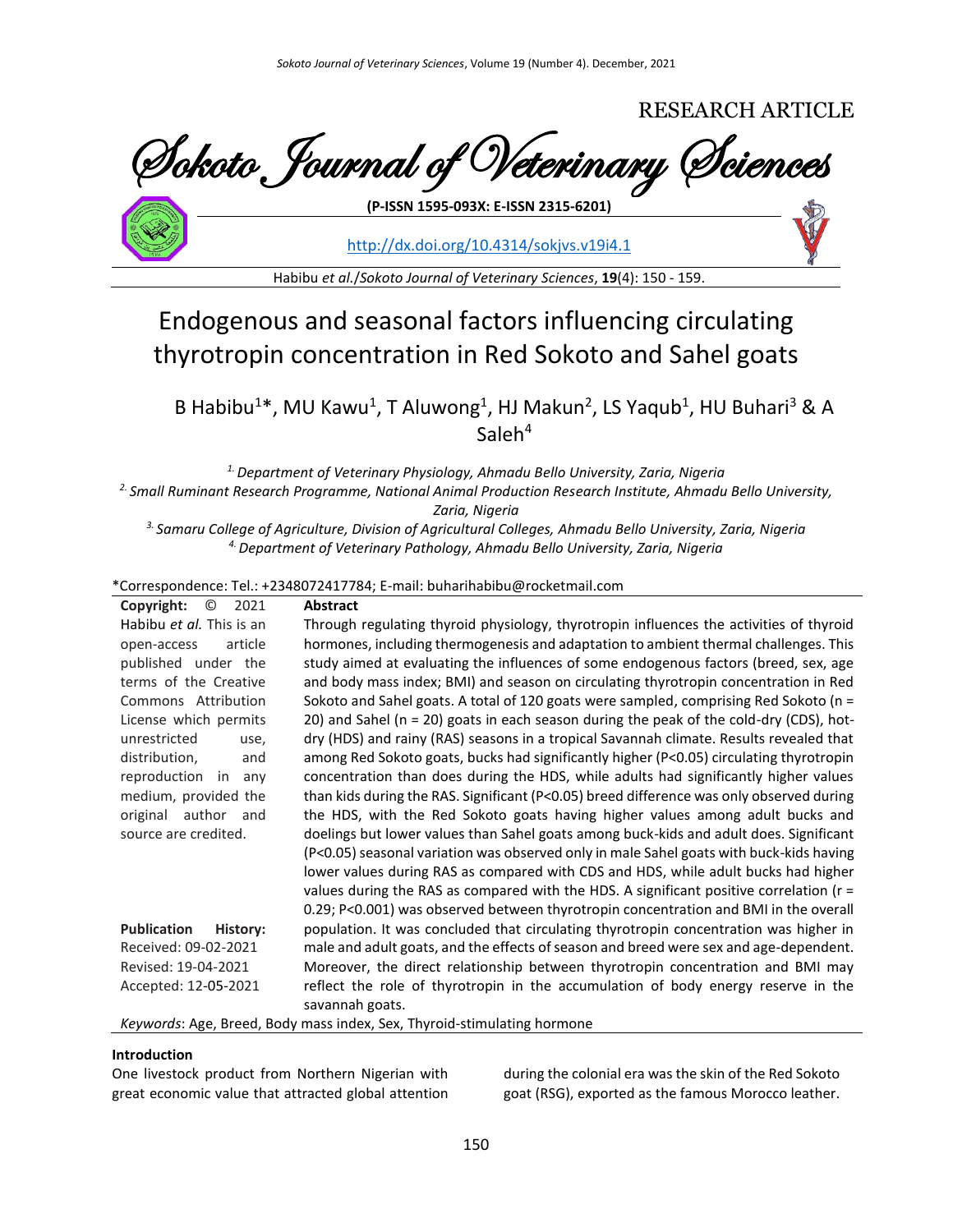It acquired this name because it was transported across the Sahara by caravans controlled by Moroccan merchants (Adebayo, 1992; Blench, 1999). For this reason, the SRSG is described as 'the most famous African goat that no one has heard of'. On the other hand, the Sahel goat, which is also a Savannah goat type like the Red Sokoto goat, has been described as the sheep-like breed of goat, found in the Sahel belt of West Africa, as it is distributed from Senegal to Sudan (Blench, 1999). All year-round, goats and other livestock inhabiting some regions of West African, including the Northern Guinea Savannah, experience a combination of environmental conditions which have been classified into three major seasons, namely: the cold-dry (harmattan; CDS), hot-dry (HDS) and rainy (RAS) seasons (Igono & Aliu, 1982; Habibu *et al.*, 2017). The challenge of the CDS is the cold–dry wind, heavy dust-laden particles, and wide fluctuations in day and night ambient temperatures, while that of the HDS is the high ambient temperatures that predispose livestock to heat stress (Minka & Ayo, 2014; Habibu *et al.*, 2017; Sejian *et al.*, 2019).

Thyrotropin or thyroid-stimulating hormone (TSH) is a pituitary hormone that influences most activities of thyroid hormones by binding to the TSH receptors in the thyroid gland to induce the release of thyroxine  $(T_4)$  and a limited amount of tri-iodothyronine  $(T_3;$ Klein, 2019; Ertek, 2021). Besides, this basic function, TSH has been linked to obesity in humans and immune system in humans and mice (Smith *et al.*, 1983; Kruger *et al.*, 1989; Bell *et al.*, 2000; Valyasevi *et al.*, 2002; Al-Musa, 2017; Klein, 2019). Seasonality in circulating  $T_3$  and  $T_4$  in goats is physiologically manipulated to maintain body temperature within normal range, irrespective of season (Habibu *et al.*, 2016a). Circulating  $T_3$  and  $T_4$  has been reported to be higher in Red Sokoto than Sahel goat kids (Habibu *et al.*, 2016a; Sejian *et al.*, 2019). Similarly, circulating T<sup>3</sup> and  $T_4$  have been shown to be higher in growing goats than adults, while does have higher values than bucks (Colavita *et al.*, 1983; Todini *et al.,* 1992; Todini, 2007). Probably, due to the anabolic effect of  $T_3$  and T<sup>4</sup> on protein synthesis, especially in growing subjects (Capen & Martin, 2003), the correlation between body mass index (BMI) and both  $T_3$  and  $T_4$  was positive in goats (Habibu *et al.*, 2016a). While the influences of breed, sex, age, BMI and season on circulating  $T_3$  and  $T_4$  have been well reported in goats (Todini *et al.,* 1992; Todini, 2007; Habibu *et al.*, 2016a; 2017), there is a paucity of information on the influence of these factors on TSH in goats. This is despite the fact that circulating  $T_3$  and  $T_4$  are under

the influence of TSH (Todini, 2007). Understanding how breed, sex, age, BMI and season collectively influence both thyroid hormones and TSH may significantly complement the existing knowledge on the mechanism through which different breeds, sexes and age groups of livestock cope with seasonal changes. The aim of this study was to evaluate the influences of breed, sex, age, BMI and season on circulating TSH concentrations in Red Sokoto and Sahel goats.

### **Materials and Methods**

#### *Experimental site and animal management*

The study was carried out in the Small Ruminant Research Section of the National Animal Production Research Institute (NAPRI), Ahmadu Bello University, Shika, Zaria, Nigeria, and located on latitude  $11^0$   $12'$ N, longitude  $7^0$  33' E and an altitude of 610m above sea level. The goats were housed in a half-walled pen, roofed with galvanized metal sheet, and the floor was covered with concrete. The pens were well-ventilated and had dimensions of 6.1, 6.1 and 2.2m for length, width and height, respectively. The pens had a stocking density of 35 kids. The health status of the goats was evaluated based on behaviour, appetite and faecal consistency. Routinely, the goats were screened by a trained staff member for haemoparasites and helminths (using floatation and sedimentation tests). Only clinically healthy animals were used for the study. Both breeds of goat were housed within the same environment. Oestrous synchronisation of the does for breeding was carried out using controlled internal drug release (CIDR) and the bucks were allowed to mate the does naturally. The kids were provided with milk by directly suckling their dams and weaned at 3 months of age. The adult goats were fed on *Digitaria smutsi* hay as a basal diet. All the goats were supplemented with a concentrate ration of ground maize (30%), cottonseed cake (36%), maize offal (20%), wheat offal (10%), bone meal (2.5%) and salt (1.5%) at 3% body weight per day. Good-quality drinking water was provided ad libitum.

### *Experimental design*

The adult Red Sokoto and Sahel goats used for the study were homogeneous for age (4 to 5 years), live weight (25  $\pm$  1.6 kg) and body condition score (2.9  $\pm$ 0.1). The age of kids for both breeds ranged between 2 to 4 months. Body condition was scored by the same person adopting a six-point scale method (Santucci *et al.*, 1991). The goat kids were sampled at the peak of the CDS, HDS and RAS during the months of December, April and July, respectively. A total of 120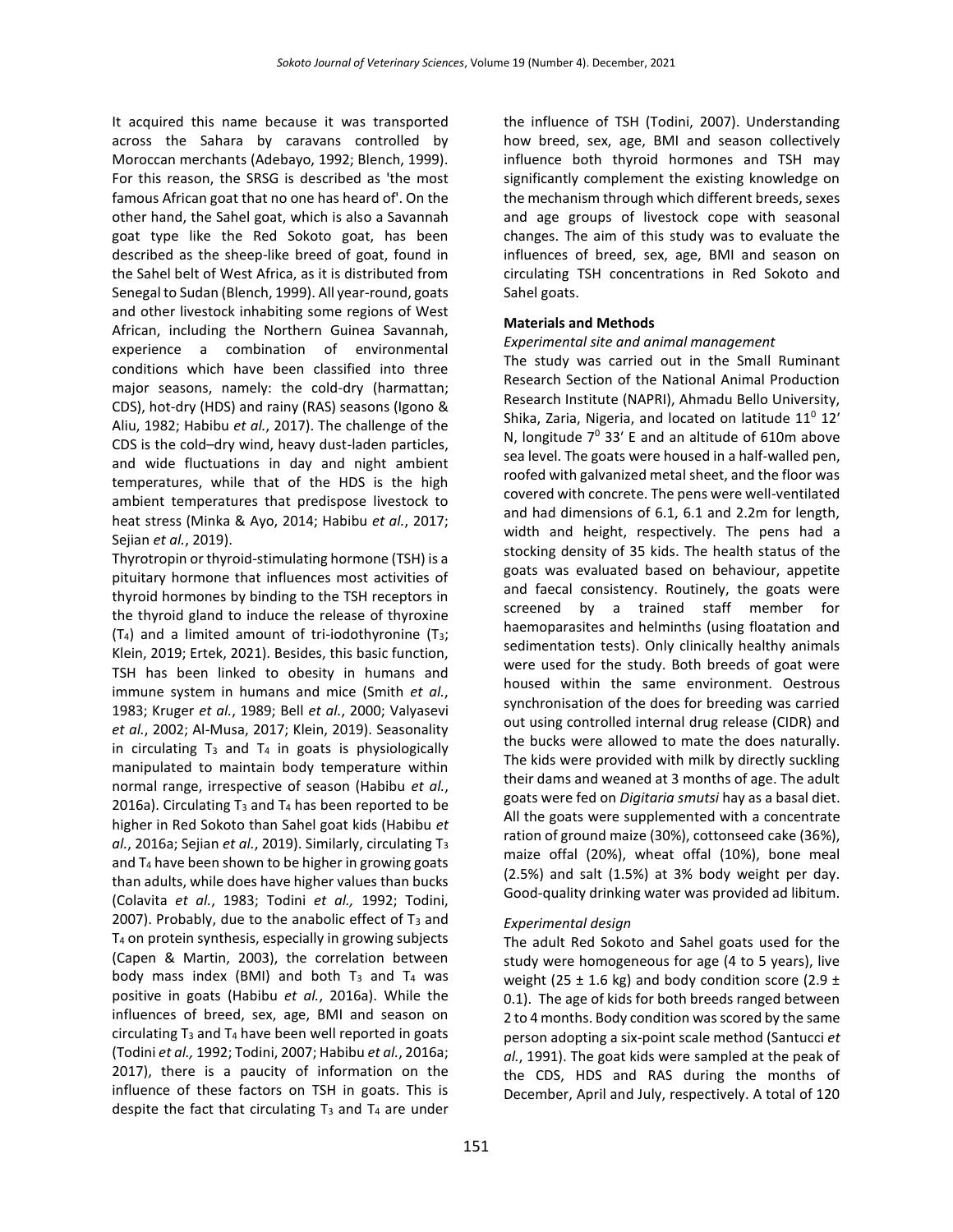goats were used in the study. In each season, 40 different sets of goats (20 goats from each of the two breeds) of both sexes were sampled. For each of the breeds, five (n = 5) goats of different sexes (buck and does) and age groups (adults and kids) were used in every season. Five millilitres (5 ml) of blood sample was obtained from each goat in the morning hours, between 09:00 and 11:00 h (GMT + 1), through the jugular vein into vacutainer tubes containing potassium ethylenediaminetetraacetic acid. The adapted study protocol and animal experimentation followed the international guidelines for animal welfare.

Morphometric dimensions of the goats for the determination of BMI were obtained using a measuring tape. Body length was measured as the length from the external occipital protuberance to the base of the tail, while withers height was measured as the length from the surface of a platform to the withers as described by Hassan & Ciroma (1992). Body mass index was then determined using the mathematical formula described by Tanaka *et al.* (2003):

BMI = Body Weight (kg) / {Withers Height (m) / Body Length  $(m) \times 10$ 

Values of ambient temperature and relative humidity in the morning and afternoon hours of the study period were obtained from the Meteorological Unit, Institute of Agricultural Research, Ahmadu Bello University, Zaria, Nigeria; located about 6 km away from the experimental site. The temperaturehumidity index (THI) was then calculated (Ravagnolo *et al.*, 2000): THI = (1.8 × T + 32) – {(0.55 – 0.0055 • RH)  $\times$  (1.8  $\times$  T – 26)}; where: T = ambient temperature ( $^{\circ}$ C) and RH = relative humidity (%).

Concentrations of circulating TSH were determined from the serum using a commercial enzyme-linked immunoassay kit (AccuBind ELISA Microwells; Monobind Inc® California, USA). Assay sensitivity was 0.078 µIU/mL and the intra-assay coefficients of variation for normal levels of TSH were less than 10%. All assays were performed following the manufacturer's instructions.

## *Data analysis*

The statistical package used was GraphPad Prism version 5.01 for windows (2007) from GraphPad Software, San Diego California, USA. Values obtained were expressed as mean (±SEM). The 3rd and 97th percentiles were calculated as the of circulating TSH because of the skewed data distribution. Comparisons between breeds and sexes were done using Student's t-test, while one-way analysis of variance, followed by Tukey's post hoc test were used to compare values among the seasons. Values of P < 0.05 were considered significant.

# **Results**

The mean values of meteorological parameters in the study area are presented in Table 1. The highest (P < 0.05) mean ambient temperature and THI were recorded during the afternoon hours of the HDS. While the highest ( $P < 0.05$ ) relative humidity was recorded during the RAS in the morning hours, the lowest ( $P < 0.05$ ) THI was recorded in the morning hours of the CDS.

The normal range of TSH concentrations in Red Sokoto and Sahel goats are presented in Table 2. The overall mean values of TSH concentrations in Red Sokoto tended to be lower ( $P = 0.13$ ) than that of Sahel goats (0.76 vs 0.82 µIU/ml). Similarly, the

| Parameters               | Cold-drv<br>Hot-drv |                    |                    | Rainv              |                    |                      |
|--------------------------|---------------------|--------------------|--------------------|--------------------|--------------------|----------------------|
|                          | Morning             | Afternoon          | Morning            | Afternoon          | Morning            | Afternoon            |
| Ambient Temperature (°C) | 17.45               | 29.12 <sup>x</sup> | 25.00              | 39.11 <sup>9</sup> | 23.30              | $30.79^{x}$          |
| Relative Humidity (%)    | 20.06               | 16.23              | 49.99              | 25.51              | 76.61              | 71.42                |
| THI                      | 56.96 <sup>x</sup>  | 73.13 <sup>x</sup> | 70.97 <sup>y</sup> | 85.21 <sup>y</sup> | 71.21 <sup>y</sup> | $80.31$ <sup>y</sup> |
| .                        |                     |                    | .                  |                    |                    |                      |

Values with different superscript  $(x,y)$  indicate significant (P < 0.05) difference between seasons. THI = temperaturehumidity index

**Table 2:** Normal range of TSH (µIU/ml) in the goats studied

|            | Mean ± SEM      | Median | Min-Max       | P3   | <b>P97</b> | Skewness | Kurtosis | Range         |
|------------|-----------------|--------|---------------|------|------------|----------|----------|---------------|
| <b>RSG</b> | $0.76 \pm 0.02$ | 0.72   | $0.17 - 1.61$ | 0.50 | 1.50       | 1.69     | 5.23     | $0.50 - 1.50$ |
| SG         | $0.82 \pm 0.03$ | 0.72   | $0.51 - 1.9$  | 0.51 | 1.56       | 1.74     | 3.04     | $0.51 - 1.56$ |
| Total      | $0.79 \pm 0.02$ | 0.72   | $0.17 - 1.90$ | 0.51 | 1.50       | 1.79     | 4.12     | $0.51 - 1.50$ |

RSG – Red Sokoto Goat; SG – Sahel Goat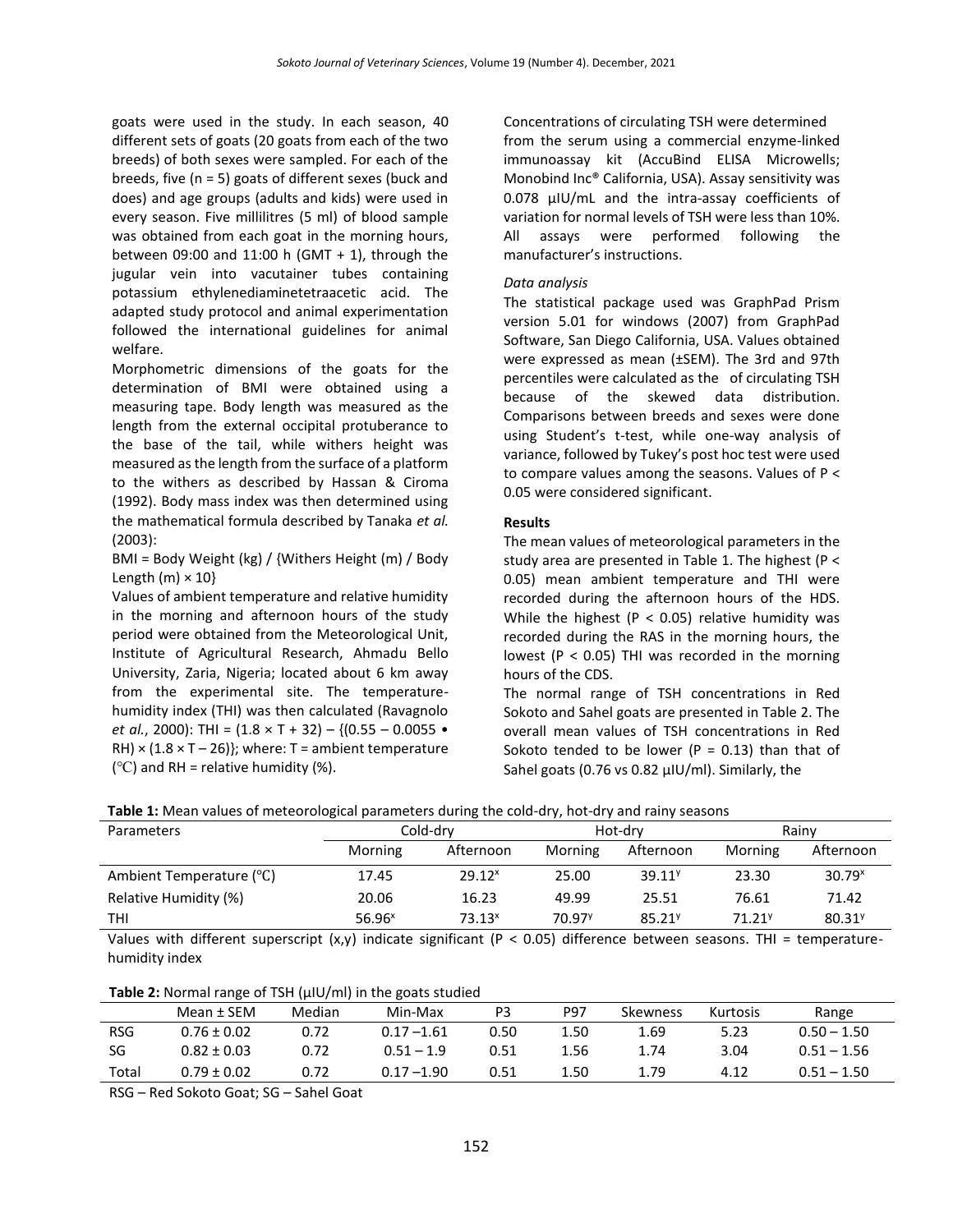

**Figure 1:** Histograms indicating the distribution of Red Sokoto (A) and Sahel (B) goats according to their circulating concentrations of TSH

normal range of TSH concentrations in Red Sokoto was lower than that of Sahel goats  $(0.50 - 1.50$  vs 0.51– 1.56 µIU/ml). The distribution of Red Sokoto and Sahel goats with respect to their TSH concentrations (Figures 1 and 2) showed more skewed distribution, but lower kurtosis in Sahel than Red Sokoto goats.

Effects of age and sex on circulating concentrations of TSH in Red Sokoto and Sahel goats during the CDS, HDS and RAS are presented in Tables 3 and 4, respectively. In Red Sokoto goats, significantly lower (P < 0.05) value of circulating TSH was observed in kids compared with adults during the RAS and in the overall data. Similarly, in Red Sokoto goats, serum TSH concentration was significantly higher ( $P < 0.05$ ) in males than in females during the HDS.

There was no significant difference between age groups and sexes in the values of circulating TSH in Sahel goats. The effects of breed and season on

circulating concentration of TSH in buck-kids and doelings are shown in Figures 3 and 4, respectively. The circulating concentration of TSH was significantly lower (P < 0.05) in Red Sokoto than Sahel goats during the HDS in buck-kids, while in doelings, the value was higher (P < 0.05) in Red Sokoto than Sahel goats. In buck-kids of Sahel goats, serum concentration of TSH was significantly lower (P < 0.05) in the RAS compared with the CDS and HDS. While in doelings of Sahel goats, serum concentration of TSH was significantly lower (P < 0.05) during the HDS compared with the RAS.

Figures 5 and 6 show the effect of breed and season on circulating TSH concentration in adult bucks and



**Figure 2:** Histogram indicating the distribution of both Red Sokoto and Sahel goats according to their circulating concentrations of TSH

> does, respectively. Like in the kids, significant effect of breed on circulating TSH concentrations in adult goats was only observed during the HDS. Circulating concentration of TSH was significantly higher (P < 0.05) in Red Sokoto than Sahel goats during the HDS in bucks, while in does, the value was lower ( $P < 0.05$ ) in Red Sokoto than Sahel goats. Similarly, significant seasonal variation was observed only in male Sahel goats. The buck-kids of Sahel goats had significantly lower (P < 0.05) serum concentration of TSH during the RAS compared with the CDS and HDS, while the adult bucks had higher ( $P < 0.05$ ) values during the RAS as compared with the HDS.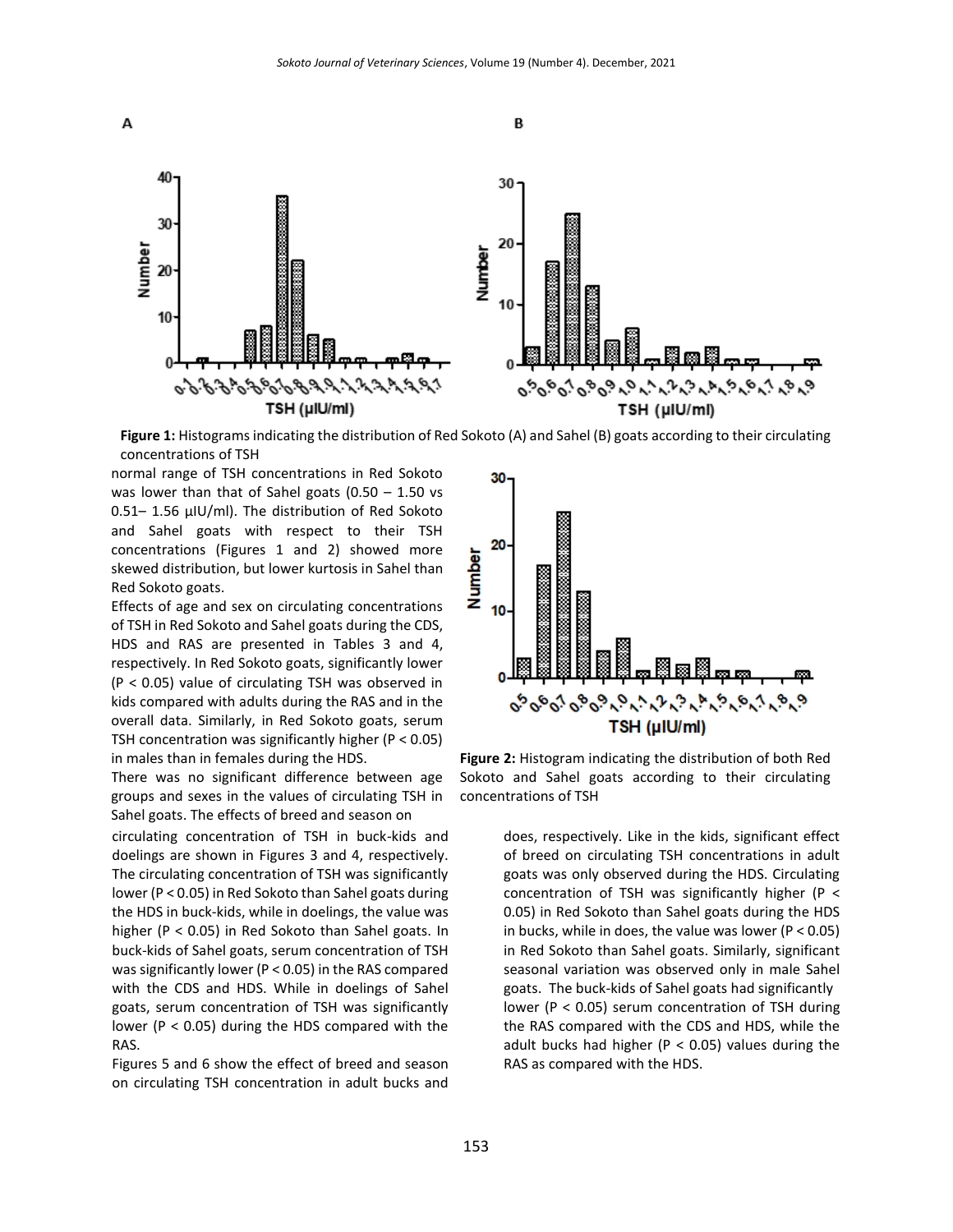| Season   | Red Sokoto                   |                   | Sahel           |                 |
|----------|------------------------------|-------------------|-----------------|-----------------|
|          | Young                        | Adult             | Young           | Adult           |
| Cold-dry | $0.73 \pm 0.02$              | $0.77 \pm 0.02$   | $0.98 \pm 0.01$ | $0.75 \pm 0.02$ |
| Hot-dry  | $0.74 \pm 0.02$              | $0.73 \pm 0.03$   | $0.76 \pm 0.04$ | $0.72 \pm 0.04$ |
| Rainy    | $0.69 \pm 0.05^{\circ}$      | $0.93 \pm 0.10^b$ | $0.81 \pm 0.09$ | $0.92 \pm 0.09$ |
| Total    | $0.72 \pm 0.02$ <sup>a</sup> | $0.81 \pm 0.04^b$ | $0.80 \pm 0.04$ | $0.81 \pm 0.04$ |
|          |                              |                   |                 |                 |

Table 3: Effect of age on serum concentration of TSH ( $\mu$ IU/ml) in Red Sokoto and Sahel goats in different seasons

Values of the same parameters with different superscripts (a,b) are statistically significant (P < 0.05).

| Table 4: Effect of sex on values of serum TSH (µIU/ml) in Red Sokoto and Sahel goats in different seasons |
|-----------------------------------------------------------------------------------------------------------|
|-----------------------------------------------------------------------------------------------------------|

| Season   |                       | Red Sokoto        | Sahel           |                 |
|----------|-----------------------|-------------------|-----------------|-----------------|
|          | Male                  | Female            | Male            | Female          |
| Cold-dry | $0.76 \pm 0.02$       | $0.75 \pm 0.02$   | $0.89 \pm 0.06$ | $0.85 \pm 0.08$ |
| Hot-dry  | $0.77\pm0.03^{\rm a}$ | $0.70 \pm 0.02^b$ | $0.77 \pm 0.05$ | $0.71 \pm 0.04$ |
| Rainy    | $0.80 \pm 0.06$       | $0.81 \pm 0.09$   | $0.78 \pm 0.09$ | $0.93 \pm 0.08$ |
| Total    | $0.78 \pm 0.03$       | $0.76 \pm 0.04$   | $0.81 \pm 0.04$ | $0.81 \pm 0.04$ |

Values of the same parameters with different superscripts (a,b) are statistically significant (P < 0.05).





**Figure 3:** Effects of breed and season on circulating concentrations of TSH in buck-kids. Bars with different alphabets are statistically significant (P < 0.05) for breeds  $(a,b)$  and seasons  $(x,y)$ 



**Figure 4:** Effects of breed and season on circulating concentrations of TSH in doelings. Bars with different alphabets are statistically significant (P < 0.05) for breeds (a,b)



**Figure 5:** Effects of breed and season on circulating concentrations of TSH in adult bucks. Bars with different alphabets are statistically significant (P < 0.05) for breeds  $(a,b)$  and seasons  $(x,y)$ 

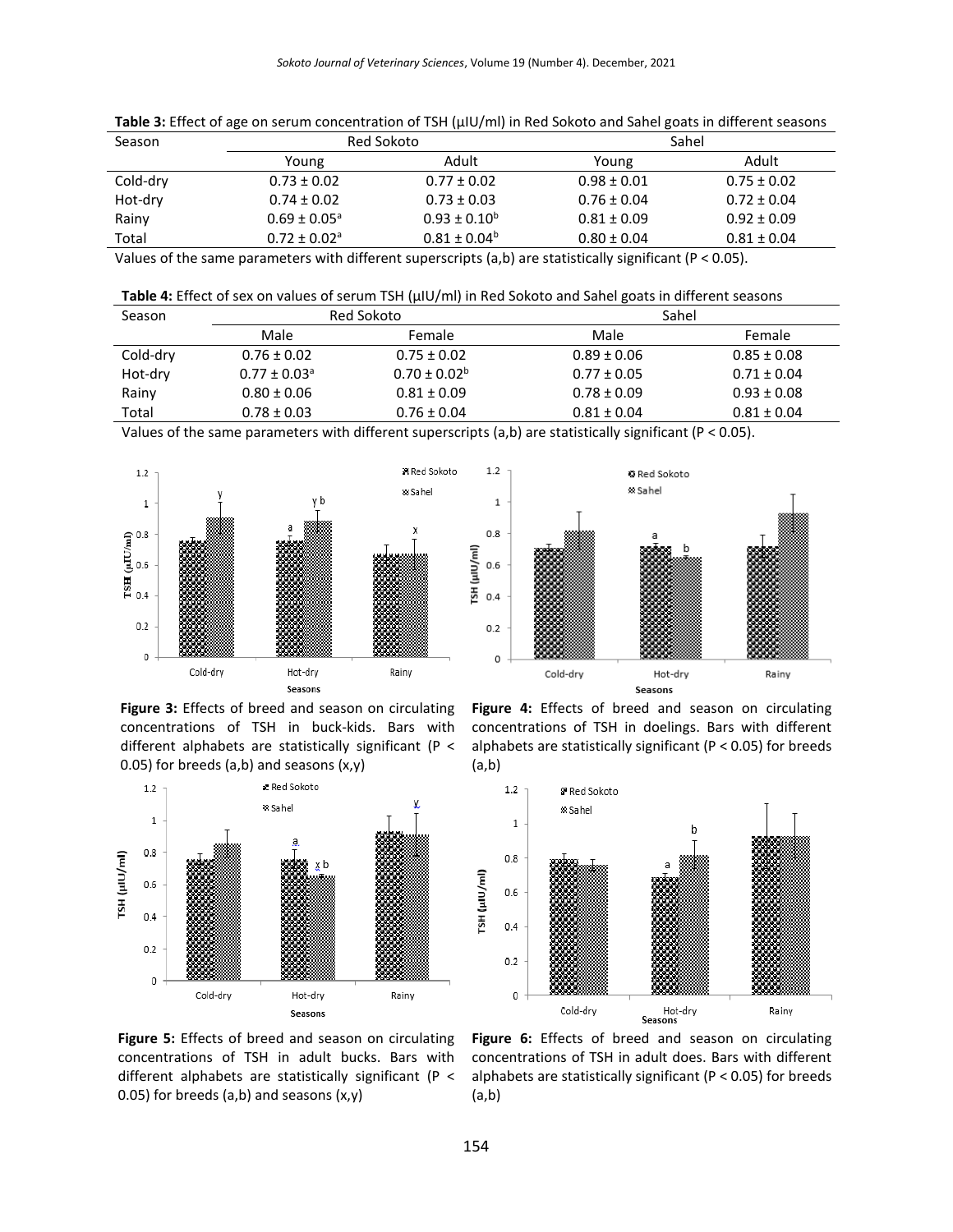The association between BMI and circulating concentrations of TSH in young and adult goats are presented in Table 5, while the overall association between BMI and circulating concentrations of TSH is presented in Figure 7. A significant positive correlation ( $r = 0.29$ ;  $P < 0.001$ ) was observed between TSH concentration and BMI in the overall population. Significant (P < 0.05) correlation was only observed in kids with the correlation being positive (r = 0.62) during the HDS in Sahel goats, but negative (r = -0.58) during the RAS in Red Sokoto goats.

#### **Discussion**

The skewness for a normal distribution is zero, and any symmetric data should have a skewness near zero. The distribution of Sahel goats had a higher skewness and skewed to the right tail, towards the higher values. Thus, the Sahel goats had a higher mean value. Kurtosis is a measure of whether the data are heavy-tailed or light-tailed relative to a normal distribution. The high Kurtosis in Red Sokoto than Sahel goats reflects the heavy-tail in the histogram which indicates the existence of more outliers in Red Sokoto than Sahel goats. It is well established that the



normal range of circulating concentration of a given biological molecule is dependent on the assay method used and the population of the subject concern (Schnabl *et al.*, 2008). To our knowledge, values of circulating TSH concentration have not been reported in any breed of Nigerian goats.

The values reported in the current study are lower  $(0.78 \pm 0.03 \text{ vs } 3.36 \pm 0.10 \text{ }\mu\text{U/ml})$  than those reported in Angora goats (Pehlivan & Dellal, 2017). Assay technique, breed difference and variations in geographical adaptation may be responsible for the low mean values of circulating TSH concentration in Nigerian Savannah goats as compared to Angora goats.

In goats, meteorological parameters outside the thermoneutral zone for THI  $(65 - 75)$  and ambient temperature (24 – 30℃) may induce thermal stress (Lu, 1989; Hamzaoui *et al.* 2013). In the present study, the ambient temperature and THI were higher than the thermoneutral zone in the afternoon hours of the HDS, suggesting heat stress; while in the morning hours of the CDS, the THI was lower, suggesting cold stress. Unlike in sheep, a paucity of data exist on the influence of endogenous and exogenous factors on

> circulating levels of TSH in goats (Nouri *et al.*, 2006; Al-Damegh, 2012). The influence of breed on the concentration of circulating TSH has been previously reported in sheep (Al-Damegh, 2012). In the current study, breed difference was only observed during the HDS and the effect did not follow a definite pattern according to sex or age. Concentration of circulating TSH was higher in Sahel than Red Sokoto goats in buck-kids and adult does; while lower values were recorded in Sahel than Red Sokoto goat in doelings and adult bucks. Even though the cause of these findings is

**Figure 7:** Overall Pearson's correlation coefficient between BMI and circulating concentrations of TSH in goats

| Table 5: Pearson's correlation coefficient between BMI and circulating concentrations of TSH in young |
|-------------------------------------------------------------------------------------------------------|
| and adult goats                                                                                       |

| Season     |            | Body mass index |            |         |
|------------|------------|-----------------|------------|---------|
|            | Young      |                 | Adult      |         |
| <b>TSH</b> | Red Sokoto | Sahel           | Red Sokoto | Sahel   |
| Cold-dry   | $-0.27$    | 0.241           | $-0.08$    | 0.35    |
| Hot-dry    | $-0.41$    | $0.62*$         | $-0.17$    | $-0.36$ |
| Rainy      | $-0.58*$   | 0.193           | 0.31       | 0.36    |

Values with asterisk (\*) are statistically significant (P < 0.05)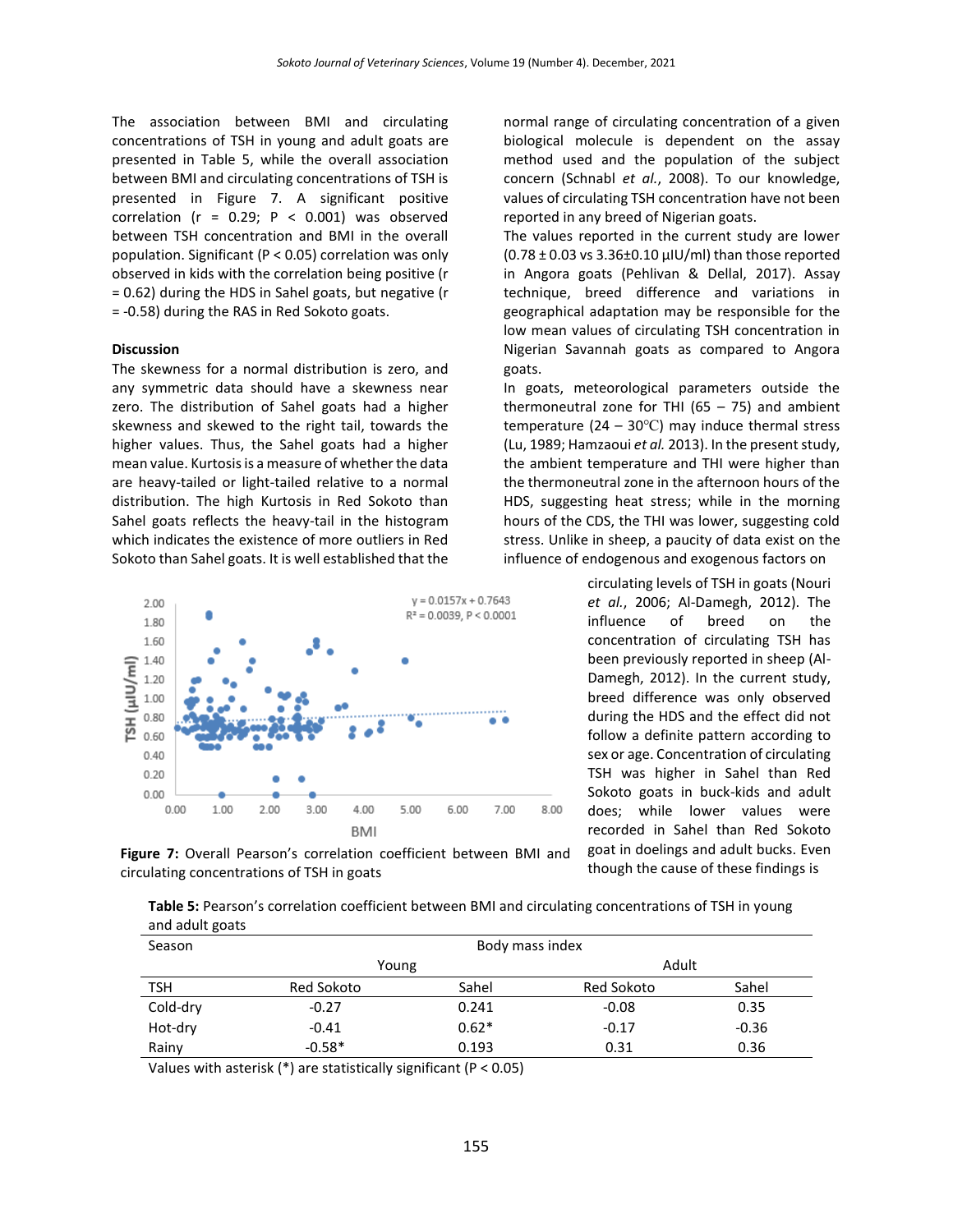not understood, this endocrine pattern suggests that breed difference in circulating TSH levels is mainly expressed when ambient heat load increases and the pattern is influenced by sex and age. Cumulatively, the endocrine pattern expressed during the HDS may reflect the challenges posed by heat stress on the hypothalamus-pituitary-thyroidal axis (Nouri *et al.*, 2006; Habibu *et al.*, 2017). Lesions in the thyroid gland have been reported to be more during summer than winter in apparently healthy sheep (Nouri *et al.*, 2006).

The current study demonstrated a lower circulating TSH concentration in female compared to male Red Sokoto goats during the HDS. This suggests sexual dimorphism in the response of goats to the change in circulating TSH concentration due to effect of heat stress. Also, since the higher circulating concentration of T4 has been reported in females than males (Todini *et al.,* 1992; Todini, 2007), it is possible that the negative feedback inhibition of TSH secretion from the pituitary may be responsible for the low TSH in females (Capen & Martin, 2003; Todini, 2007). The findings of the current study in Red Sokoto goats disagrees with the report of Pehlivan & Dellal (2017) in which concentration of circulating TSH did not significantly differ between male and female goats, irrespective of season. But agrees with findings of the current study in Sahel goats where sexual dimorphism was not observed in all seasons. This suggests that the expression of sexual dimorphism in TSH activity in goats may be breed and seasonal dependent.

In the current study, the lower concentration of circulating TSH in kids than adults of Red Sokoto goats is probably due to a negative feed-back effect resulting from higher concentration of circulating thyroid hormones in growing than adult goats (Colavita *et al.*, 1983; Ashraf *et al.*, 2021). However, the result of the current study contradicts that of Khan *et al.* (2001) in which circulating TSH was higher in children compared to adults; whereas, the concentration of circulating thyroid hormones was lower in children compared to adults.

On the other hand, the effect of season on concentration of circulating TSH was only expressed in the male Sahel goats, and was not observed in female Sahel and Red Sokoto goats. While the Sahel buck-kids had higher values during the CDS and HDS than the RAS, the adult male Sahel goats had low values during the HDS than the RAS. This seasonal fluctuations suggest the existence of an on-going endocrinological adaptation in the buck-kids and adult male Sahel goats due to exposure to the Guinea

Savannah climate as compared with the female Sahel and the Red Sokoto goats. The Sahel goats are indigenous to the Sahel belt of West Africa, and are until recently, adapted to the Guinea Savannah climate (Gall, 1996; Habibu *et al.*, 2017). Similarly, previous studies have shown low adaptability of Sahel kids to the seasons of the Guinea Savannah as compared to the Red Sokoto kids (Habibu *et al.*, 2016a, b). Lower concentrations of circulating  $T_3$  and T<sup>4</sup> during the HDS as compared with the CDS and RAS has been reported in adult bucks of Sahel goats (Habibu *et al.*, 2017); whereas, the values showed no significant seasonal fluctuation in kids of Sahel goats (Habibu *et al.*, 2016a). Thus, it could be inferred that during the HDS, Sahel bucks simultaneously reduce the production of TSH and thyroid hormones to reduce thermogenic heat production and minimise the impact of heat stress (Indu *et al.*, 2014; Gupta & Mondal, 2019). In the Sahel buck-kids, however, the higher values of circulating TSH may reflect increased production due to reduced responsiveness of the thyroid gland to TSH resulting from heat stressinduced glandular lesions (Nouri *et al.*, 2006) or reduction in glandular secretory activities (Ali *et al.*, 2020). The high values of circulating TSH during the CDS may be a physiological response to cold stress; aimed at increasing production of thyroid hormones to maintain normal body temperature (Habibu *et al.*, 2016a; Kuzmenko *et al.*, 2021). This difference in the seasonal response of young and adult goats may be due to the weak response of buck-kids to the challenge of heat stress, given their physiological immaturity. Similarly, in agreement with the findings of the current study in Red Sokoto goats, no significant seasonal fluctuation in concentration of circulating TSH was observed in Angora goats (Pehlivan & Dellal, 2017).

Growth is accompanied by an increase in BMI, and BMI is a good indicator of nutritional status or body energy reserve in animals and also shows strong direct association with body condition score (Tanaka *et al.*, 2003: Estrada-Cortes *et al.*, 2009; Salazar-Cuytun *et al.*, 2020). In the present study, a negative association was observed between BMI and TSH concentration in young Red Sokoto goats during the RAS, while a positive correlation was observed in young Sahel goats during the HDS and the overall data. In a similar trend, Solanki *et al.* (2013) reported a positive correlation, while Milionis & Milionis (2013) reported a negative correlation between BMI and TSH concentration in humans. The positive correlation between BMI and TSH is probably due to the role of TSH in stimulating pre-adipocyte differentiation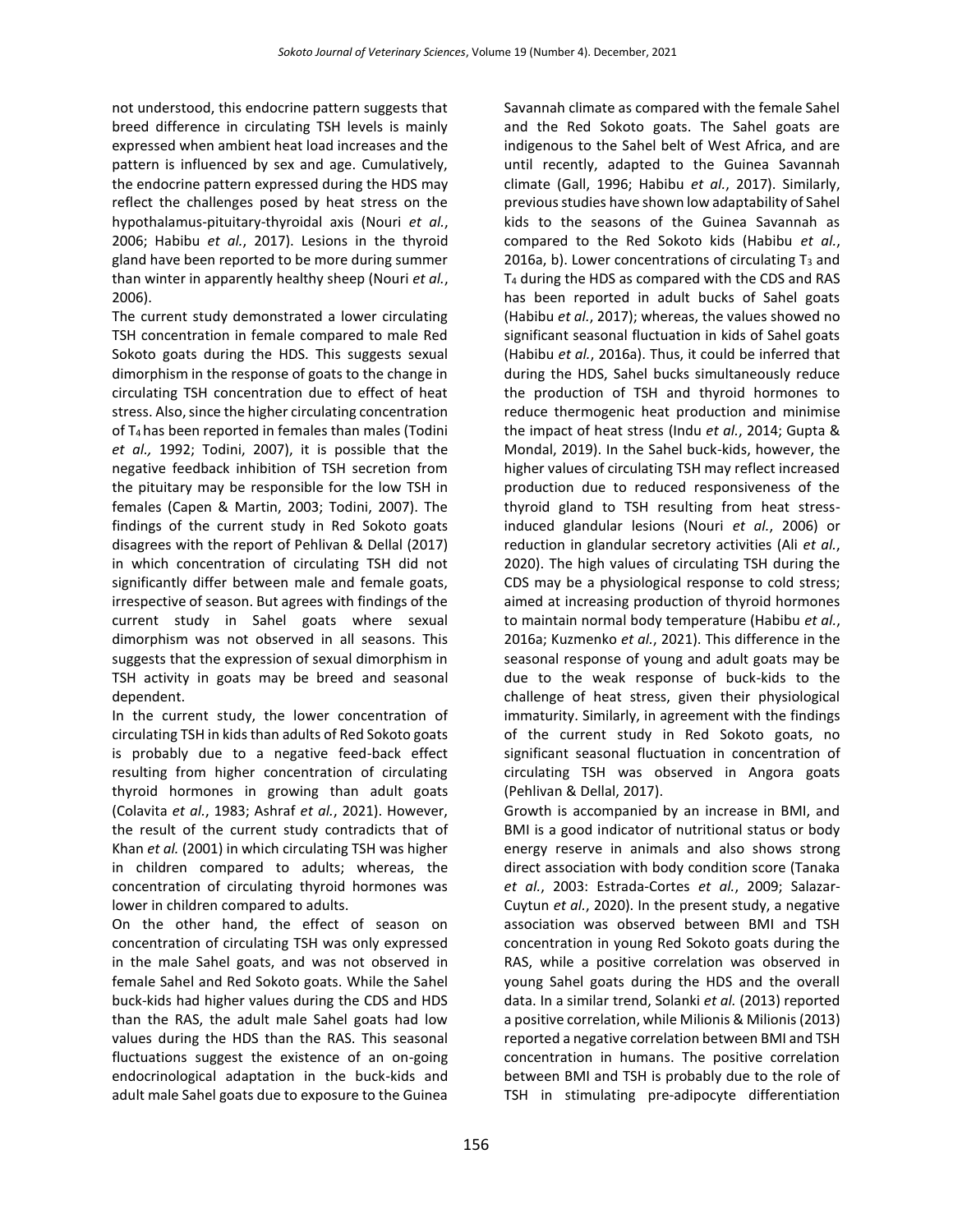which results in adipogenesis (Bell *et al.*, 2000; Valyasevi *et al.*, 2002; Schäffler *et al.*, 2005). The findings of the current study suggest that circulating TSH concentrations may affect BMI and the relationship may be influenced by breed and age.

In conclusion, lower concentration of circulating TSH was observed in female compared to male Red Sokoto goats during the HDS. Similarly, breed difference was only observed during the HDS and seems to be age and sex dependent. This suggests that breed difference and sexual dimorphism in circulating TSH in these breeds is mainly expressed when the goats are exposed to high ambient heat load. Concentration of circulating TSH was lower in kids than adult Red Sokoto goats. The effect of season was age dependent, such that values were higher in young goats during the HDS and CDS, while lower values were recorded in adult goats during the HDS. The positive correlation between BMI and TSH is probably a reflection of its role in the accumulation of body energy reserve.

### **Acknowledgements**

The staff of Department of Veterinary Physiology, Faculty of Veterinary Medicine as well as those of Small Ruminant Research and Biotechnology Research Programmes, NAPRI, Ahmadu Bello University, Zaria, Kaduna State gave technical assistance.

### **Conflict of interest**

The authors declare that there is no conflict of interest.

### **References**

- Adebayo AG (1992). The Production and Export of Hides and Skins in Colonial Northern Nigeria. *Journal of African History,* **33**(2): 2273-3000.
- Ashraf M, Farid I, Shehzad W, Yousaf MR, Ahmad N, Ihsan A, Javed K, Riaz H & Riaz A (2021). Effects of different nutritional regimens during pre-weaning period on body and testis growth, sexual behavior, hormonal profile and genes expression in male beetal goat kids. *Pakistan Veterinary Journal*, [doi.10.29261/pakvetj/2021.02](http://dx.doi.org/10.29261/pakvetj/2021.0)3.
- Al-Damegh MA (2012). Sheep breed type effects on plasma thyrotropin, thyroxine and testosterone in growing ram lambs under hot climate. *Journal of Food, Agriculture and Environment,* **10**(3): 530-533.
- Ali SA, El-Sayed SA, Goda NIA & Beheiry RR (2020). Morphological characteristics of the goat

thyroid glands among summer and winter seasons. *Advances in Animal and Veterinary Science,* **8**(3): 252-259.

- Al-Musa HM (2017). Impact of obesity on serum levels of thyroid hormones among euthyroid Saudi adults. *Journal of Thyroid Research,* doi.10.1155/2017/5739806.
- Bell A, Gagnon A, Grunder L, Parikh SJ, Smith TJ & Sorisky A (2000). Functional TSH receptor in human abdominal preadipocytes and orbital fibroblasts. *American Journal of Physiology-Cell Physiology,* **279**(2): C335–C340.
- Blench R (1999). Traditional livestock breeds: geographical distribution and dynamics in relation to the ecology of West Africa. Overseas Development Institute, Portland House, Stag Place, London, SW1E 5DP.
- Capen CC & Martin SL (2003). The thyroid gland. In: *McDonald's Veterinary Endocrinology and Reproduction*. (HP Maricio, PD Michael, editors). Blackwell Publishing Professionals, Iowa, USA. Pp 35–70.
- Colavita GP, Debenedetti A, Ferri C, Lisi C & Lucaroni A (1983). Plasma concentration of thyroid hormone in domestic goat: Seasonal variations in relation to age. *Bollettino della Societa` Italiana di Biologia Sperimentale*, **59**(6): 779–785.
- Estrada-Cortes E, Vera-Avila HR, Urrutia-Morales J, Villagomez-Amezcua E, Jimenez- Severiano H, Mejia-Guadarrama CA, Rivera-Lazano MT & Gamez-Vazquez G (2009). Nutritional status influences reproductive seasonality in Creole Goat: 1 Ovarian activity during seasonal reproduction transitions. *Animal Reproduction Science,* **116**(3-4): 282–290.
- Ertek S (2021). Molecular economy of nature with two thyrotropins from different parts of the pituitary: pars tuberalis thyroid-stimulating hormone and pars distalis thyroidstimulating hormone. *Archive of Medical Science,* **17**(1): 189–195.
- Gall C (1996). Goat Breeds of the World. Margraf Publishing, Weikersheim, Germany. Pp 54.
- Gupta M & Mondal T (2019). Heat stress and thermoregulatory responses of goats: a review. *Biological Rhythm Research,* doi.10.1080/09291016.2019.1603692.
- Habibu B, Kawu MU, Makun HJ & Aluwong T (2017). Influence of seasonal changes on physiological variables, haematology and serum thyroid hormones profile in male Red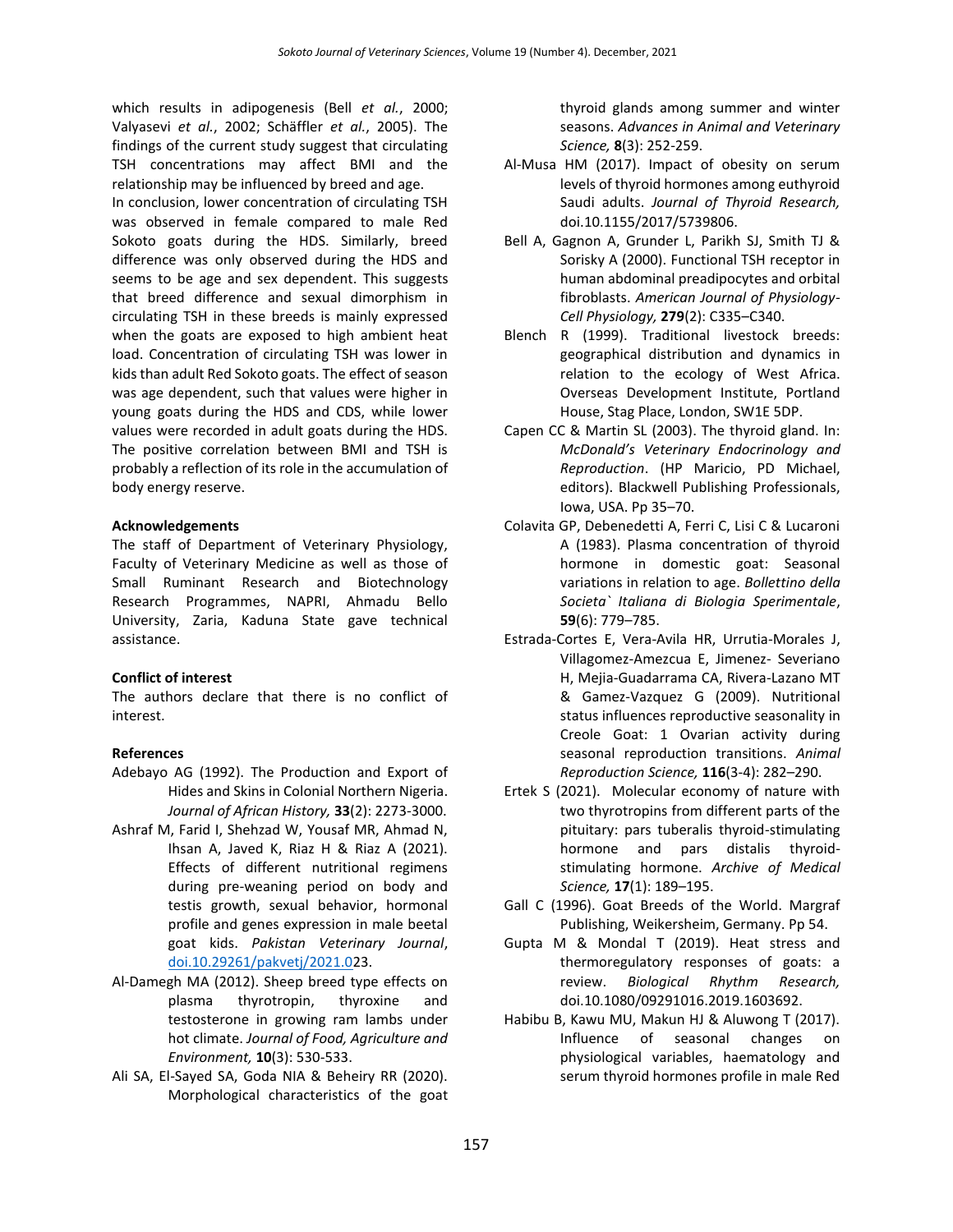Sokoto and Sahel goats. *Journal Applied Animal Research,* **45**(1): 508–516.

- Habibu B, Kawu MU, Makun HJ, Aluwong T & Yaqub LS (2016a). Seasonal variation in body mass index cardinal physiological variables and serum thyroid hormones profiles in relation to susceptibility to thermal stress in goats kids. *Small Ruminant Research,* **145**(2): 20– 27.
- Habibu B, Kawu MU, Makun HJ, Buhari HU & Hussaini M (2016b). Breed and seasonal variations in erythrocyte osmotic fragility of goat kids raised in semi-arid savannah. *Comparative Clinical Pathology,* **25**(5): 1309–1312.
- Hamzaoui S, Salama AAK, Albanell E, Such X & Caja G (2013). Physiological responses and lactational performances of late-lactation dairy goats under heat stress conditions. *Journal of Dairy Science,* **96**(10): 6355–6365.
- Hassan AA & Ciroma A (1992). Bodyweight measurements relationship in Nigerian Red Sokoto goats. Proceedings of First Biennial Conference African Small Ruminal Research Network,

[http://www.fao.org/wairdocs/ilri/x5520b/x](http://www.fao.org/wairdocs/ilri/x5520b/x5520b1d.htm) [5520b1d.htm,](http://www.fao.org/wairdocs/ilri/x5520b/x5520b1d.htm) retrieved 01-01-2015.

- Igono MO & Aliu YO (1982). Environmental profile and milk production of Friesian Zebu crosses in Nigerian Guinea Savannah. *International Journal of Biometeorology,*  doi.10.1007/BF02184621.
- Indu S, Sejian V & Naqvi SMK (2014). Impact of simulated heat stress on growth, physiological adaptability, blood metabolites and endocrine responses in Malpura ewes under semiarid tropical environment. *Animal Production Science,* **55**(6): 766–776.
- Khan A, Akhter S, Siddiqui MM, Khan MMA & Nawab G (2001). Effect of age, sex and seasons on the concentration of thyroid and thyroid stimulating hormones. *Journal of Medical Science,* **1**(4): 224-227.
- Klein JR (2019). Novel splicing of immune system thyroid stimulating hormone β-subunit genetic regulation and biological importance. *Frontier in Endocrinology,* doi.10.3389/fendo.2019.00044.
- Kruger TE, Smith LR, Harbour DV & Blalock JE (1989). Thyrotropin: An endogenous regulator of the in vitro immune response. *Journal of Immunology*, **142**(3): 744–747.
- Kuzmenko NV, Tsyrlin VA, Pliss MG & Galagudza MM (2021). Seasonal variations in levels of human thyroid-stimulating hormone and thyroid hormones: a meta-analysis. *Chronobiology International,* **38**(3): 301-317.
- Lu DC (1989). Effects of heat stress on goat production. *Small Ruminant Research,* **2**(2): 151-162.
- Milionis A & Milionis C (2013). Correlation between body mass index and thyroid function in euthyroid individuals in Greece. *ISRN Biomarkers,* doi.10.1155/2013/651494.
- Minka NS & Ayo JO (2014). Influence of cold–dry (harmattan) season on colonic temperature and the development of pulmonary hypertension in broiler chickens, and the modulating effect of ascorbic acid. *Open Access Animal Physiology,*  doi.10.2147/OAAP.S51741.
- Nouri M, Mirzadeh KH & Mohamadian B (2006). The effect of ambient temperature on thyroid hormones concentration and histopathological changes of thyroid gland in sheep. *Pakistan Journal of Biology Science,* **9**(12): 2308-2312.
- Pehlivan E & Dellal G (2017). Annual changes of thyroid stimulating hormone, thyroxine, triiodothyronine and cortisol hormones in angora goats. *Journal of Animal and Plant Science,* **27**(3): 819-824.
- Ravagnolo O, Misztal I & Hoogenboom G (2000). Genetic component of heat stress in dairy cattle, development of heat index function. *Journal of Dairy Science,* **83**(1): 2120–2125.
- Salazar-Cuytun ER, Chay-Canul AJ, Ptácek M, Garcia-Herrera RA, Rivera-Alegria FM, Aguilar-Caballero AJ & Sarmiento-Franco LA (2020). Relationship between body mass index and body condition score in Pelibuey ewes. *Ecosistemas y recursos agropecuarios,* **7**(2): 1-7.
- Santucci PM, Branca A, Napoleone M, Bouche R, Aumont G, Poisot F & Alexandre G (1991). Body condition scoring of goats in extensive conditions. Goat nutrition. EAAP Publication, Pudoc III, Wageningen, Pp 240–256.
- Schäffler A, Binart N, Scholmerich J & Buchler C (2005). Hypothesis paper: brain talks with fat—evidence for a hypothalamic-pituitaryadipose axis? *Neuropeptides*, **39**(4): 363– 367.
- Schnabl K, Chan MK, Gong Y & Adeli K (2008). Closing the gaps in paediatric reference intervals: